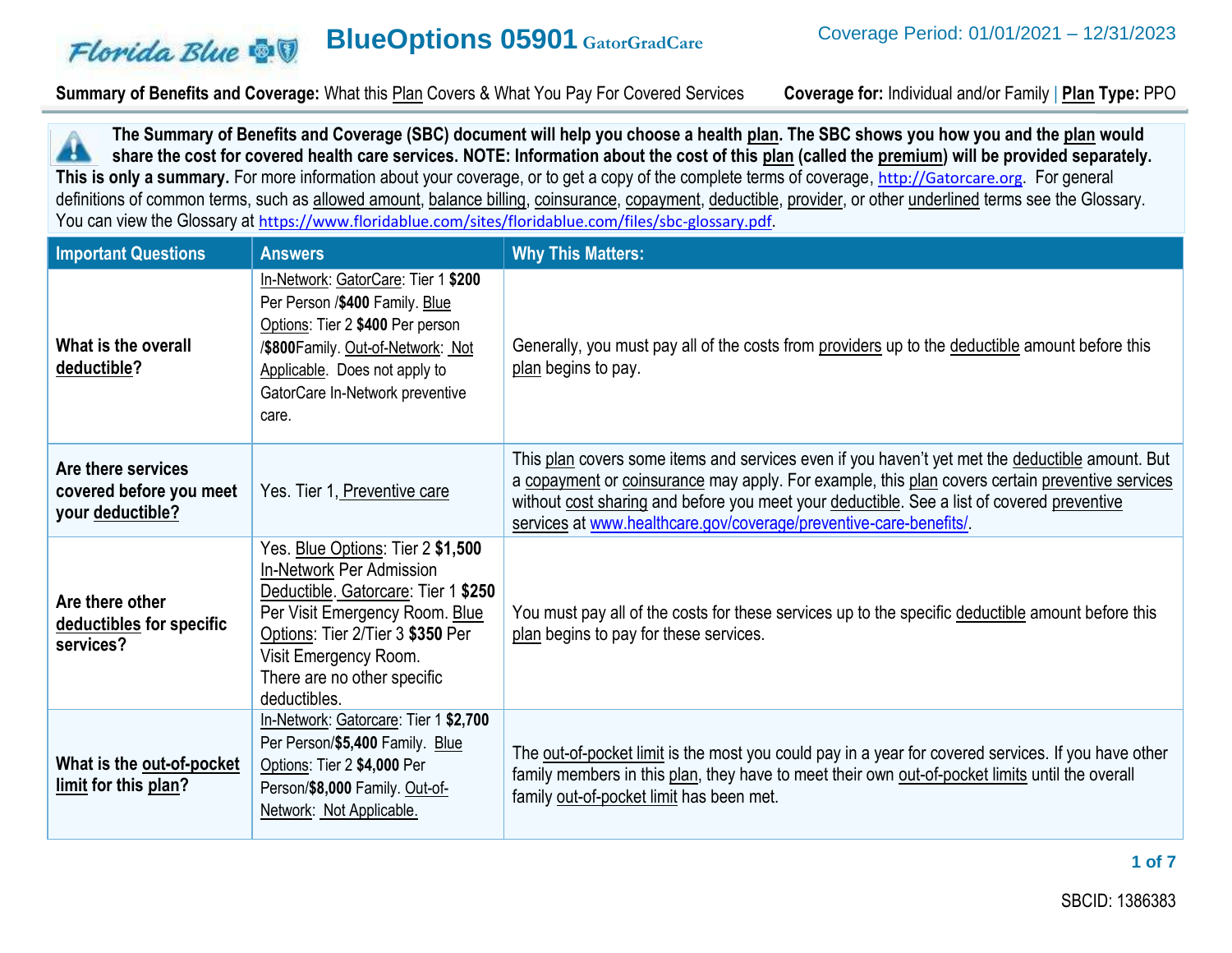| <b>Important Questions</b>                          | <b>Answers</b>                                                                         | <b>Why This Matters:</b>                                                                                                                                                                                                                                                                                                                                                                                                                                                        |
|-----------------------------------------------------|----------------------------------------------------------------------------------------|---------------------------------------------------------------------------------------------------------------------------------------------------------------------------------------------------------------------------------------------------------------------------------------------------------------------------------------------------------------------------------------------------------------------------------------------------------------------------------|
| What is not included in<br>the out-of-pocket limit? | Premium, balance-billed charges,<br>and health care this plan doesn't<br>cover.        | Even though you pay these expenses, they don't count toward the out-of-pocket limit.                                                                                                                                                                                                                                                                                                                                                                                            |
| Will you pay less if you<br>use a network provider? | See http://Gatorcare.org or<br>call 1-800-664-5295 for a list of<br>network providers. | This plan uses a provider network. You will pay less if you use a provider in the plan's network.<br>You will pay the most if you use an out-of-network provider, and you might receive a bill from a<br>provider for the difference between the provider's charge and what your plan pays (balance<br>billing). Be aware your network provider might use an out-of-network provider for some services<br>(such as lab work). Check with your provider before you get services. |
| Do you need a referral to<br>see a specialist?      | No.                                                                                    | You can see the specialist you choose without a referral.                                                                                                                                                                                                                                                                                                                                                                                                                       |



All copayment and coinsurance costs shown in this chart are after your deductible has been met, if a deductible applies.

|                                                              |                                                     | Your cost if you use a                                                                                        |                                                          |                                                                        |                                         |
|--------------------------------------------------------------|-----------------------------------------------------|---------------------------------------------------------------------------------------------------------------|----------------------------------------------------------|------------------------------------------------------------------------|-----------------------------------------|
| <b>Common</b><br><b>Medical Event</b>                        | <b>Services You May Need</b>                        | <b>Gator Care Tier 1 In-</b><br><b>Network Provider</b>                                                       | <b>Blue Options Tier 2</b><br><b>In-Network Provider</b> | <b>Blue Options Tier 3</b><br><b>Out-Of-Network</b><br><b>Provider</b> | <b>Limitations &amp; Exceptions</b>     |
|                                                              | Primary care visit to treat<br>an injury or illness | \$20 Copay per Visit                                                                                          | Deductible + 30%<br>Coinsurance                          | Not Covered                                                            | -none-                                  |
| If you visit a health care<br>provider's office or<br>clinic | Specialist visit                                    | \$30 Copay per Visit                                                                                          | Deductible + 30%<br>Coinsurance                          | Not Covered                                                            | -none-                                  |
|                                                              | Preventive<br>care/screening/<br>immunization       | No Charge                                                                                                     | Deductible + 30%<br>Coinsurance                          | Not Covered                                                            | -none-                                  |
| If you have a test                                           | Diagnostic test (x-ray,<br>blood work)              | Independent Clinical Lab:<br>10% Coinsurance/<br>Independent Diagnostic<br>Testing Center: 10%<br>Coinsurance | Deductible + 30%<br>Coinsurance                          | Not Covered                                                            | -none-                                  |
|                                                              | Imaging (CT/PET scans,<br>MRI <sub>s</sub> )        | Physician Office: \$30 Copay<br>per Visit/ Independent<br><b>Diagnostic Testing Center:</b>                   | Deductible + 30%<br>Coinsurance                          |                                                                        | Prior Authorization may be<br>required. |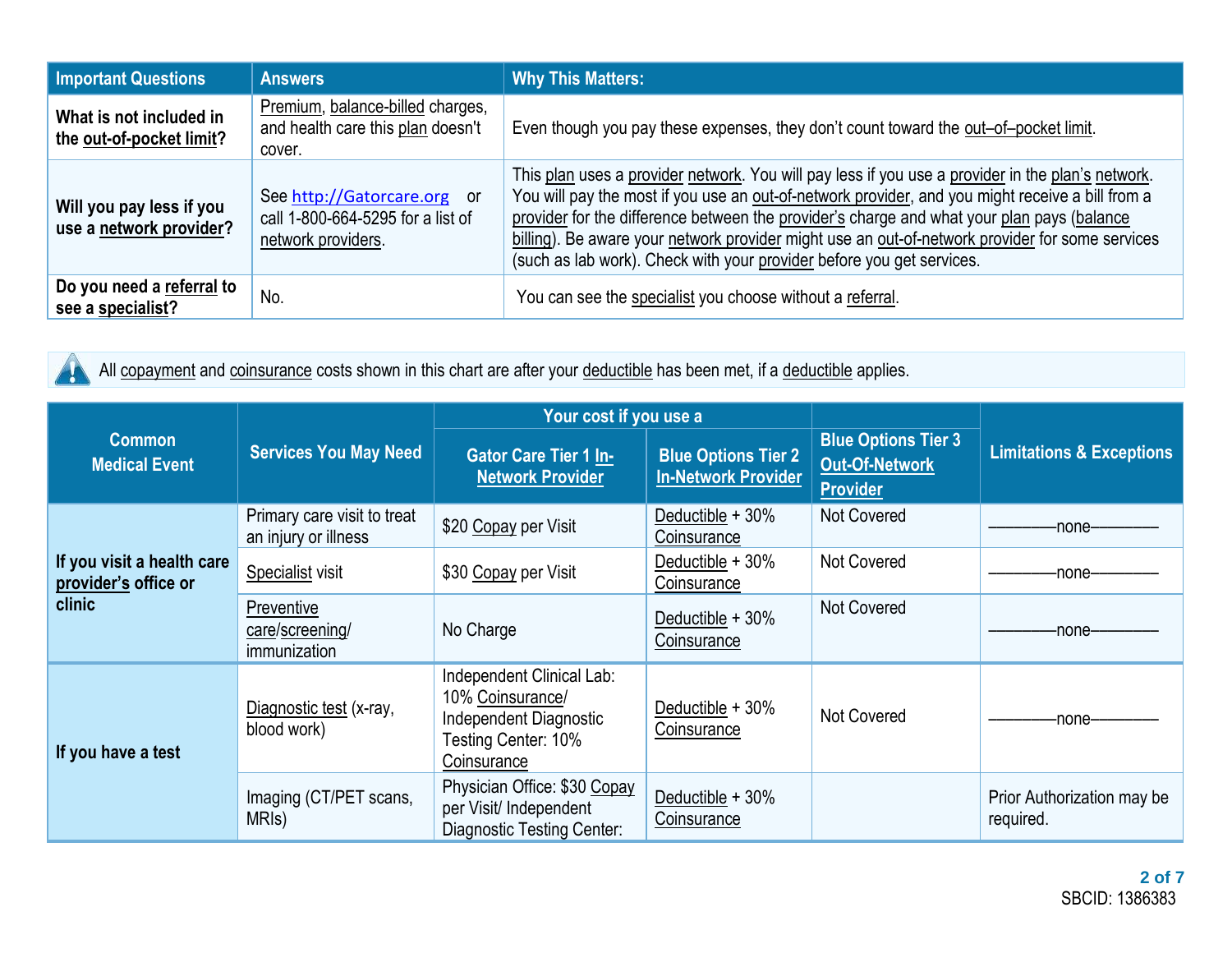|                                                                                 |                                                      | Your cost if you use a                                           |                                                                  |                                                                        |                                                        |
|---------------------------------------------------------------------------------|------------------------------------------------------|------------------------------------------------------------------|------------------------------------------------------------------|------------------------------------------------------------------------|--------------------------------------------------------|
| <b>Common</b><br><b>Medical Event</b>                                           | <b>Services You May Need</b>                         | <b>Gator Care Tier 1 In-</b><br><b>Network Provider</b>          | <b>Blue Options Tier 2</b><br><b>In-Network Provider</b>         | <b>Blue Options Tier 3</b><br><b>Out-Of-Network</b><br><b>Provider</b> | <b>Limitations &amp; Exceptions</b>                    |
|                                                                                 |                                                      | 10% Coinsurance                                                  |                                                                  | <b>Not Covered</b>                                                     |                                                        |
| If you need drugs to<br>treat your illness or                                   | Generic drugs                                        | <b>Not Covered</b>                                               | <b>Not Covered</b>                                               | <b>Not Covered</b>                                                     | <b>Not Covered</b>                                     |
| condition<br>More information about                                             | Preferred brand drugs                                | <b>Not Covered</b>                                               | <b>Not Covered</b>                                               | <b>Not Covered</b>                                                     | <b>Not Covered</b>                                     |
| prescription drug                                                               | Non-preferred brand<br>drugs                         | Not Covered                                                      | <b>Not Covered</b>                                               | <b>Not Covered</b>                                                     | <b>Not Covered</b>                                     |
| coverage is available at<br>https://gatorcare.magella<br>npharmacysolutions.com | <b>Specialty drugs</b>                               | <b>Not Covered</b>                                               | <b>Not Covered</b>                                               | <b>Not Covered</b>                                                     | <b>Not Covered</b>                                     |
| If you have outpatient<br>surgery                                               | Facility fee (e.g.,<br>ambulatory surgery<br>center) | Deductible + 10%<br><b>Coinsurance</b>                           | Deductible + 30%<br>Coinsurance                                  | Not Covered                                                            | -none-                                                 |
|                                                                                 | Physician/surgeon fees                               | Deductible + 10%<br>Coinsurance                                  | Deductible + 30%<br>Coinsurance                                  | Not Covered                                                            | -none-                                                 |
| If you need immediate<br>medical attention                                      | <b>Emergency room care</b>                           | Per Visit Deductible + Tier 1<br>Deductible + 10%<br>Coinsurance | Per Visit Deductible +<br>Tier 2 Deductible +<br>10% Coinsurance | Per Visit Deductible +<br>Tier 2 Deductible +<br>10% Coinsurance       | -none-                                                 |
|                                                                                 | <b>Emergency medical</b><br>transportation           | Deductible + 20%<br>Coinsurance                                  | Tier 2 Deductible +<br>20% Coinsurance                           | Tier 2 Deductible +<br>20% Coinsurance                                 | -none-                                                 |
|                                                                                 | Urgent care                                          | \$35 Copay                                                       | \$35 Copay                                                       | <b>Not Covered</b>                                                     | -none-                                                 |
| If you have a hospital<br>stay                                                  | Facility fee (e.g., hospital<br>room)                | Deductible + 10%<br>Coinsurance                                  | Per Admission<br>Deductible +<br>Deductible + 30%<br>Coinsurance | Not Covered                                                            | <b>Inpatient Rehab Services</b><br>limited to 21 days. |
|                                                                                 | Physician/surgeon fees                               | Deductible + 10%<br>Coinsurance                                  | Deductible +30%<br>Coinsurance                                   | <b>Not Covered</b>                                                     | -none-                                                 |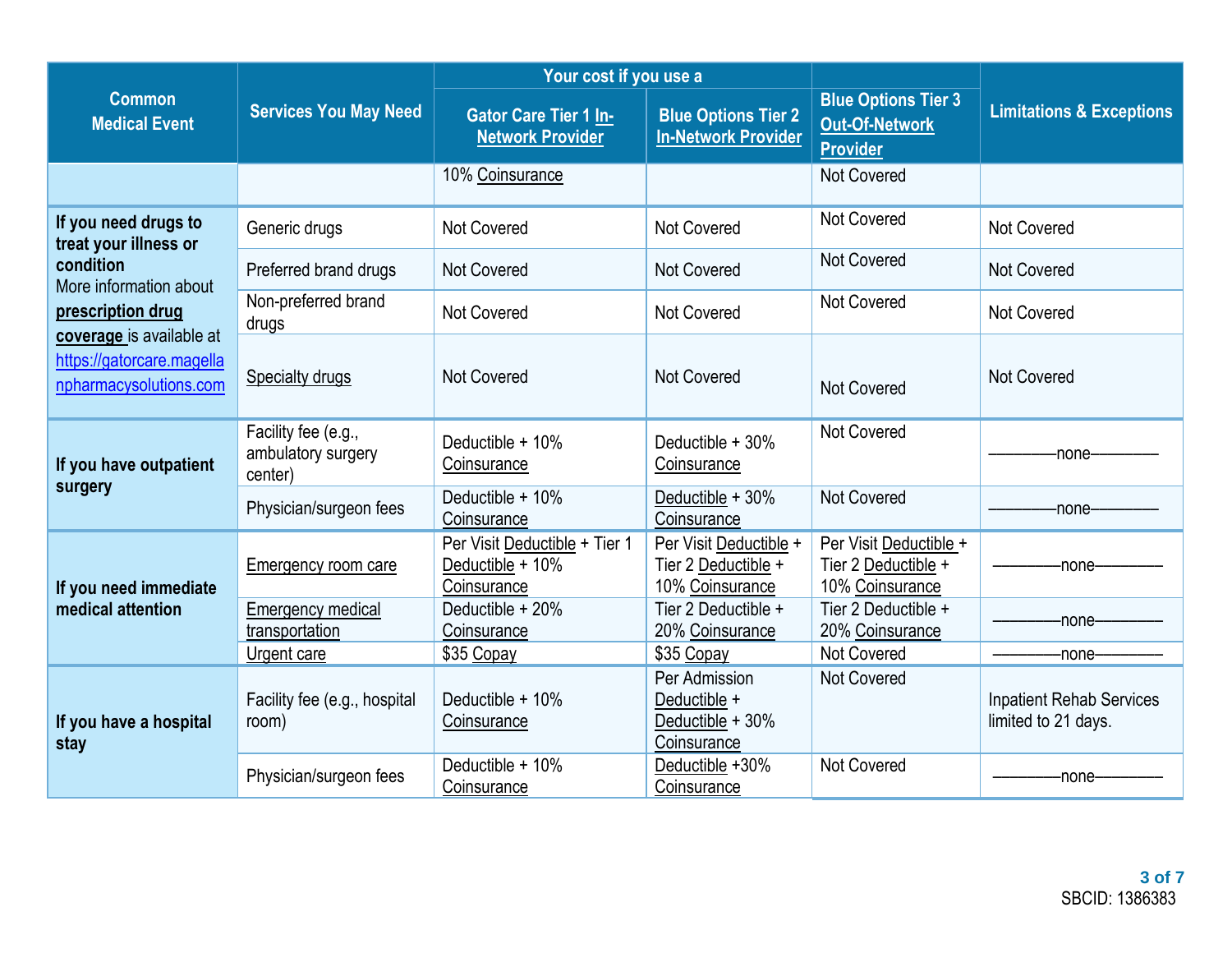|                                                                                    |                                              | Your cost if you use a                                                                             |                                                                                                                                              |                                                                        |                                                                                                                               |
|------------------------------------------------------------------------------------|----------------------------------------------|----------------------------------------------------------------------------------------------------|----------------------------------------------------------------------------------------------------------------------------------------------|------------------------------------------------------------------------|-------------------------------------------------------------------------------------------------------------------------------|
| <b>Common</b><br><b>Medical Event</b>                                              | <b>Services You May Need</b>                 | Gator Care Tier 1 In-<br><b>Network Provider</b>                                                   | <b>Blue Options Tier 2</b><br><b>In-Network Provider</b>                                                                                     | <b>Blue Options Tier 3</b><br><b>Out-Of-Network</b><br><b>Provider</b> | <b>Limitations &amp; Exceptions</b>                                                                                           |
| If you need mental<br>health, behavioral<br>health, or substance<br>abuse services | <b>Outpatient services</b>                   | Hospital: Deductible + 10%<br>Coinsurance: Physician<br>Office: \$30 Copay per Visit               | Hospital: Deductible<br>+30% Coinsurance/<br>Physician Office:<br>Deductible +30%<br>Coinsurance                                             | Not Covered                                                            | Prior Authorization may be<br>required.                                                                                       |
|                                                                                    | Inpatient services                           | Hospital: Deductible + 10%<br>Coinsurance / Physician<br>Services: Deductible + 10%<br>Coinsurance | Hospital: Per<br><b>Admission Deductible</b><br>+ Deductible + 30%<br>Coinsurance<br>/Physician Services:<br>Deductible + 30%<br>Coinsurance | <b>Not Covered</b>                                                     | Prior Authorization may be<br>required.                                                                                       |
|                                                                                    | Office visits                                | \$20 Copay                                                                                         | Deductible +30%<br>Coinsurance                                                                                                               | Not Covered                                                            | -none-                                                                                                                        |
| If you are pregnant                                                                | Childbirth/delivery<br>professional services | Deductible + 10%<br>Coinsurance                                                                    | Deductible + 30%<br>Coinsurance                                                                                                              | Not Covered                                                            | -none-                                                                                                                        |
|                                                                                    | Childbirth/delivery facility<br>services     | Deductible $+10%$<br>Coinsurance                                                                   | Per Admission<br>Deductible +<br>Deductible + 30%                                                                                            | Not Covered                                                            | -none-                                                                                                                        |
| If you need help<br>recovering or have<br>other special health<br>needs            | Home health care                             | 10% Coinsurance                                                                                    | Deductible + 30%<br>Coinsurance                                                                                                              | Not Covered                                                            | Coverage limited to 30<br>visits.                                                                                             |
|                                                                                    | <b>Rehabilitation services</b>               | Physician Office: \$30 Copay<br>per Visit/ Outpatient Rehab<br>Center: 10% Coinsurance             | Deductible +30%<br>Coinsurance                                                                                                               | <b>Not Covered</b>                                                     | Coverage limited to 26<br>manipulations within 75<br>visits. Services performed<br>in hospital may have<br>higher cost-share. |
|                                                                                    | <b>Habilitation services</b>                 | Not Covered                                                                                        | <b>Not Covered</b>                                                                                                                           | <b>Not Covered</b>                                                     | Not Covered                                                                                                                   |
|                                                                                    | Skilled nursing care                         | Deductible + 10%<br>Coinsurance                                                                    | Deductible + 30%<br>Coinsurance                                                                                                              | <b>Not Covered</b>                                                     | Coverage limited to 60<br>days.                                                                                               |
|                                                                                    | Durable medical<br>equipment                 | Deductible + 20%<br>Coinsurance                                                                    | Tier 1 Deductible +<br>20% Coinsurance                                                                                                       | Not Covered                                                            | -none-                                                                                                                        |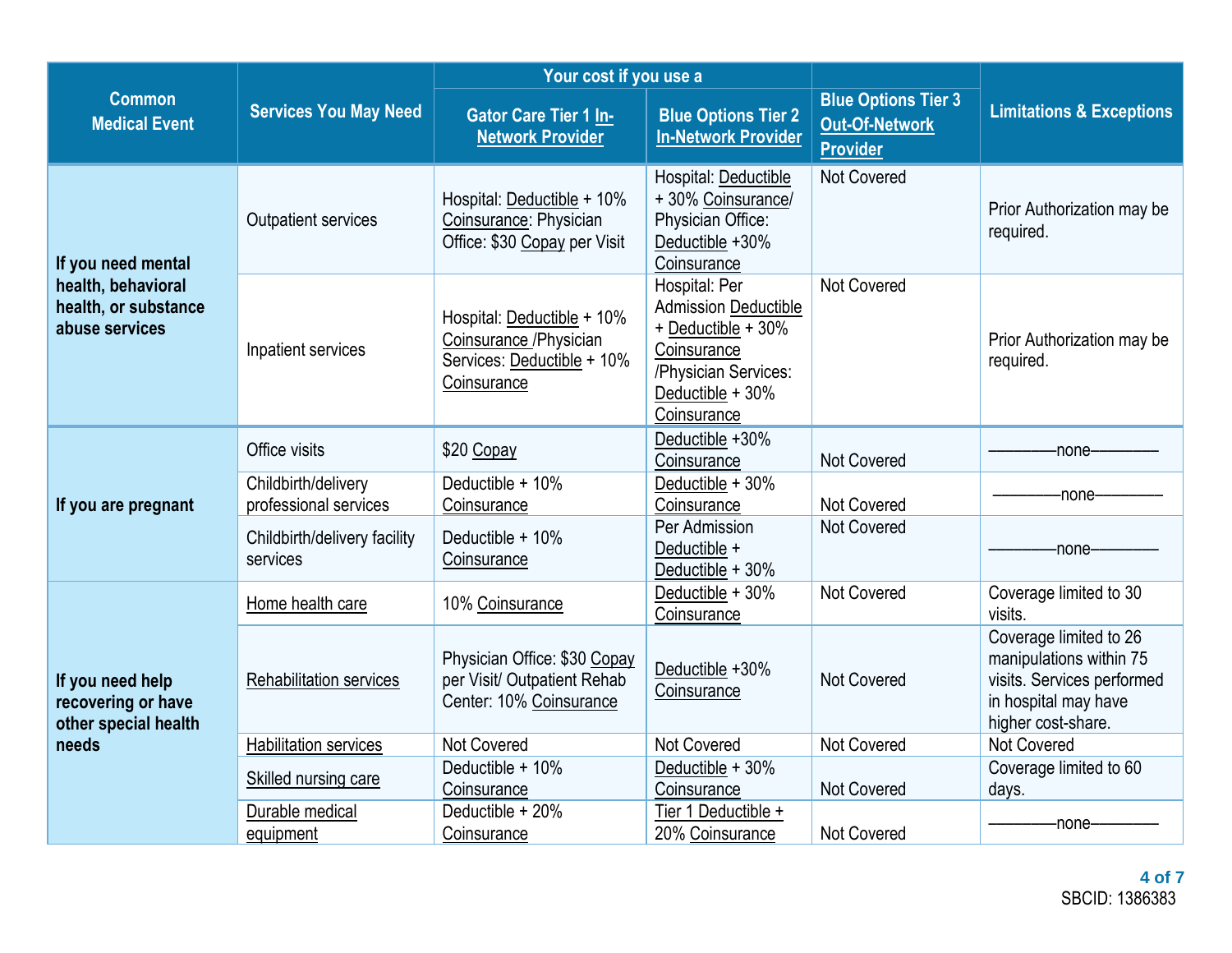|                                |                                | Your cost if you use a                                  |                                                          |                                                                        |                                     |
|--------------------------------|--------------------------------|---------------------------------------------------------|----------------------------------------------------------|------------------------------------------------------------------------|-------------------------------------|
| Common<br><b>Medical Event</b> | <b>Services You May Need</b>   | <b>Gator Care Tier 1 In-</b><br><b>Network Provider</b> | <b>Blue Options Tier 2</b><br><b>In-Network Provider</b> | <b>Blue Options Tier 3</b><br><b>Out-Of-Network</b><br><b>Provider</b> | <b>Limitations &amp; Exceptions</b> |
|                                | Hospice services               | Deductible + 10%<br>Coinsurance                         | Deductible + 30%<br>Coinsurance                          | Not Covered                                                            | none                                |
|                                | Children's eye exam            | Not Covered                                             | Not Covered                                              | Not Covered                                                            | -none                               |
| If your child needs            | Children's glasses             | Not Covered                                             | Not Covered                                              | Not Covered                                                            | -none-                              |
| dental or eye care             | Children's dental check-<br>up | Not Covered                                             | Not Covered                                              | Not Covered                                                            | none-                               |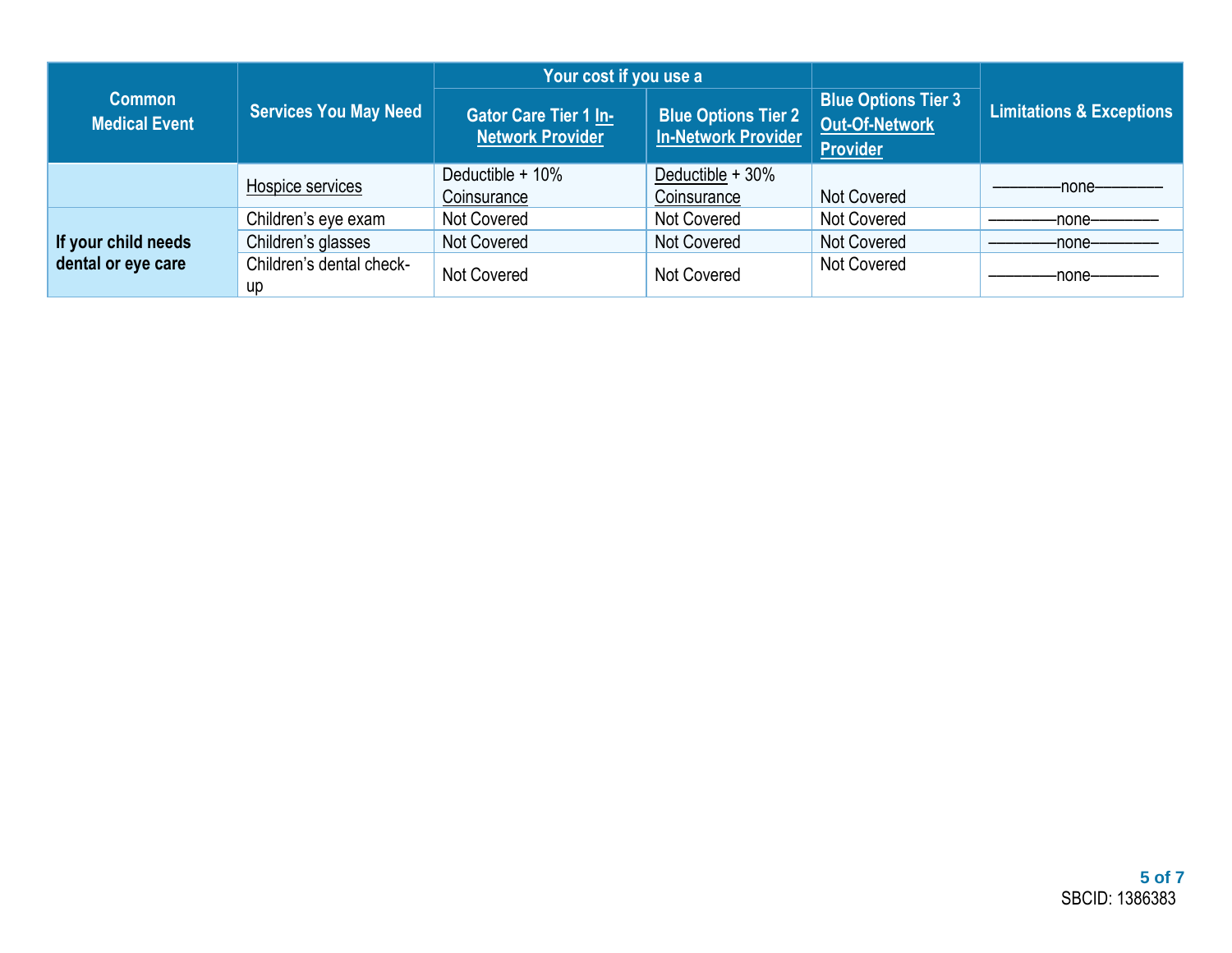### **Excluded Services & Other Covered Services:**

• Dental care (Subscriber Only)

| Services Your Plan Generally Does NOT Cover (Check your policy or plan document for more information and a list of any other excluded services.) |                                           |                                                    |  |  |
|--------------------------------------------------------------------------------------------------------------------------------------------------|-------------------------------------------|----------------------------------------------------|--|--|
| Acupuncture                                                                                                                                      | Infertility treatment                     | Preferred brand drugs                              |  |  |
| <b>Bariatric surgery</b>                                                                                                                         | Long-term care                            | Private-duty nursing                               |  |  |
| Cosmetic surgery                                                                                                                                 | Non-preferred brand drugs                 | Routine eye care (Adult)                           |  |  |
| Generic drugs                                                                                                                                    | Pediatric dental check-up                 | Routine foot care unless for treatment of diabetes |  |  |
| Habilitation services                                                                                                                            | Pediatric eye exam                        | Weight loss programs                               |  |  |
| Hearing aids                                                                                                                                     | Pediatric glasses                         |                                                    |  |  |
| Other Covered Services (Limitations may apply to these services. This isn't a complete list. Please see your plan document.)                     |                                           |                                                    |  |  |
|                                                                                                                                                  |                                           |                                                    |  |  |
| Chiropractic care - Limited to 26 manipulations                                                                                                  | Most coverage provided outside the United | Non-emergency care when traveling outside the      |  |  |

U.S.

Your Rights to Continue Coverage: There are agencies that can help if you want to continue your coverage after it ends. The contact information for those agencies is: State Department of Insurance at 1-877-693-5236, the Department of Labor's Employee Benefits Security Administration at 1-866-444-EBSA (3272) or [www.dol.gov/ebsa/healthreform](http://www.dol.gov/ebsa/healthreform) or the Department of Health and Human Services, Center for Consumer Information and Insurance Oversight, at 1-877-267-2323 x61565 or [www.cciio.cms.gov.](http://www.cciio.cms.gov/) Other coverage options may be available to you too, including buying individual insurance coverage through the Health Insurance Marketplace. For more information about the Marketplace, visi[t www.HealthCare.gov](http://www.healthcare.gov/) or call 1-800-318-2596.

States. See www.floridablue.com.

Your Grievance and Appeals Rights: There are agencies that can help if you have a complaint against your plan for a denial of a claim. This complaint is called a grievance or appeal. For more information about your rights, look at the explanation of benefits you will receive for that medical claim. Your plan documents also provide complete information to submit a claim, appeal, or a grievance for any reason to your plan. For more information about your rights, this notice, or assistance, contact the insurer at 1-800-664-5295. You may also contact your State Department of Insurance at 1-877-693-5236 or the Department of Labor's Employee Benefits Security Administration at 1-866-444-EBSA (3272) or [www.dol.gov/ebsa/healthreform.](http://www.dol.gov/ebsa/healthreform) For group health coverage subject to ERISA contact your employee services department. For non-federal governmental group health plans and church plans that are group health plans contact your employee services department. You may also contact the state insurance department at 1-877-693-5236. Additionally, a consumer assistance program can help you file your appeal. Contact U.S. Department of Labor Employee Benefits Security Administration at 1-866-4-USA-DOL (866-487-2365) o[r http://www.dol.gov/ebsa/healthreform](http://www.dol.gov/ebsa/healthreform) .

#### **Does this plan provide Minimum Essential Coverage? Yes**

If you don't have Minimum Essential Coverage for a month, you'll have to make a payment when you file your tax return unless you qualify for an exemption from the requirement that you have health coverage for that month.

#### **Does this plan meet Minimum Value Standards? Yes**

If your plan doesn't meet the Minimum Value Standards, you may be eligible for a premium tax credit to help you pay for a plan through the Marketplace.

––––––––––––––––––––––*To see examples of how this plan might cover costs for a sample medical situation, see the next section.–––––––––––*–––––––––––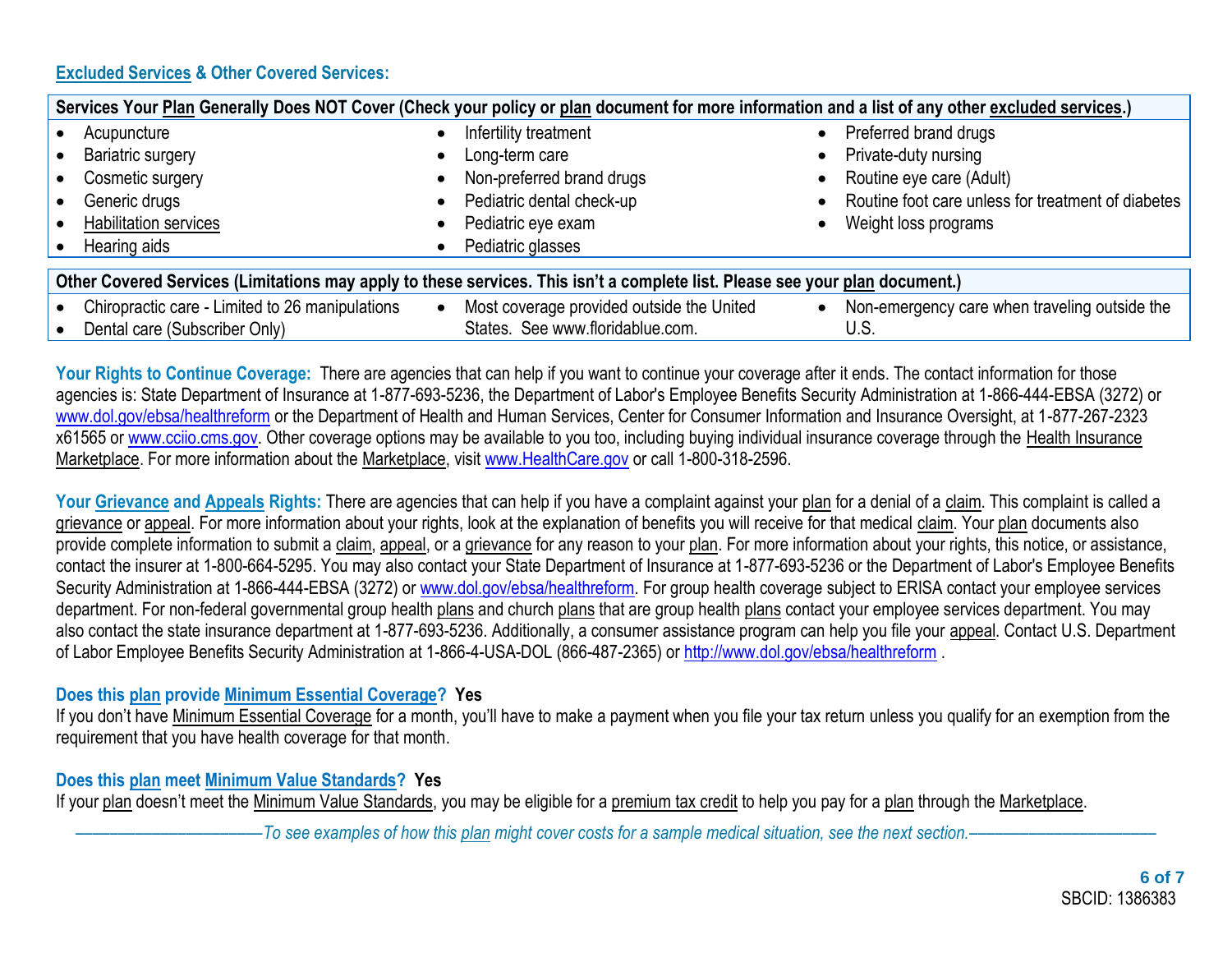#### **About these Coverage Examples:**



**This is not a cost estimator.** Treatments shown are just examples of how this plan might cover medical care. Your actual costs will be different depending on the actual care you receive, the prices your providers charge, and many other factors. Focus on the cost sharing amounts (deductibles, copayments and coinsurance) and excluded services under the plan. Use this information to compare the portion of costs you might pay under different health plans. Please note these coverage examples are based on self-only coverage.

| Peg is Having a Baby                         |  |  |  |
|----------------------------------------------|--|--|--|
| (9 months of in-network pre-natal care and a |  |  |  |
| hospital delivery)                           |  |  |  |

| $\blacksquare$ The plan's overall deductible | \$200 |
|----------------------------------------------|-------|
| ■ Specialist Copayment                       | \$20  |
| <b>E</b> Hospital (facility) Coinsurance     | 10%   |
| ■ Other No Charge                            | \$0   |

**This EXAMPLE event includes services like:**  Specialist office visits (*prenatal care)* Childbirth/Delivery Professional Services Childbirth/Delivery Facility Services Diagnostic tests (*ultrasounds and blood work)* Specialist visit *(anesthesia)* 

| <b>Total Example Cost</b>       | \$12,800 |  |  |
|---------------------------------|----------|--|--|
| In this example, Peg would pay: |          |  |  |
| <b>Cost Sharing</b>             |          |  |  |
| <b>Deductibles</b>              | \$200    |  |  |
| Copayments                      | \$20     |  |  |
| Coinsurance                     | \$1,258  |  |  |
| What isn't covered              |          |  |  |
| Limits or exclusions            | \$100    |  |  |
| The total Peg would pay is      | \$1,578  |  |  |

| <b>Managing Joe's type 2 Diabetes</b>         |       |
|-----------------------------------------------|-------|
| (a year of routine in-network care of a well- |       |
| controlled condition)                         |       |
| ■ The plan's overall deductible               | \$200 |
| ■ Specialist Copayment                        | \$30  |

■ Hospital (facility) Coinsurance **10%** ■ Other Coinsurance **20%** 

## **This EXAMPLE event includes services like:**

Primary care physician office visits (*including disease education)* Diagnostic tests *(blood work)* Prescription drugs Durable medical equipment *(glucose meter)* 

| <b>Total Example Cost</b>       | \$7,400 |  |  |
|---------------------------------|---------|--|--|
| In this example, Joe would pay: |         |  |  |
| <b>Cost Sharing</b>             |         |  |  |
| Deductibles                     | \$0     |  |  |
| Copayments                      | \$300   |  |  |
| Coinsurance                     | \$1,000 |  |  |
| What isn't covered              |         |  |  |
| Limits or exclusions            | \$0     |  |  |
| The total Joe would pay is      | \$1,300 |  |  |

# **Mia's Simple Fracture**

(in-network emergency room visit and follow up care)

| The plan's overall deductible            | \$200 |
|------------------------------------------|-------|
| ■ Specialist Copayment                   | \$30  |
| <b>E</b> Hospital (facility) Coinsurance | 10%   |
| ■ Other Coinsurance                      | 20%   |

#### **This EXAMPLE event includes services like:**

Emergency room care *(including medical supplies)* Diagnostic test *(x-ray)* Durable medical equipment *(crutches)* Rehabilitation services *(physical therapy)*

| <b>Total Example Cost</b>       | \$1,900 |
|---------------------------------|---------|
| In this example, Mia would pay: |         |
| $\sim$ $\sim$                   |         |

| <b>Cost Sharing</b>        |       |
|----------------------------|-------|
| Deductibles*               | \$450 |
| Copayments                 | \$150 |
| Coinsurance                | \$100 |
| What isn't covered         |       |
| Limits or exclusions       | \$0   |
| The total Mia would pay is | \$700 |

Note: These numbers assume the patient does not participate in the plan's wellness program. If you participate in the plan's wellness program, you may be able to reduce your costs. For more information about the wellness program, please contact: [www.floridablue.com](http://www.floridablue.com/)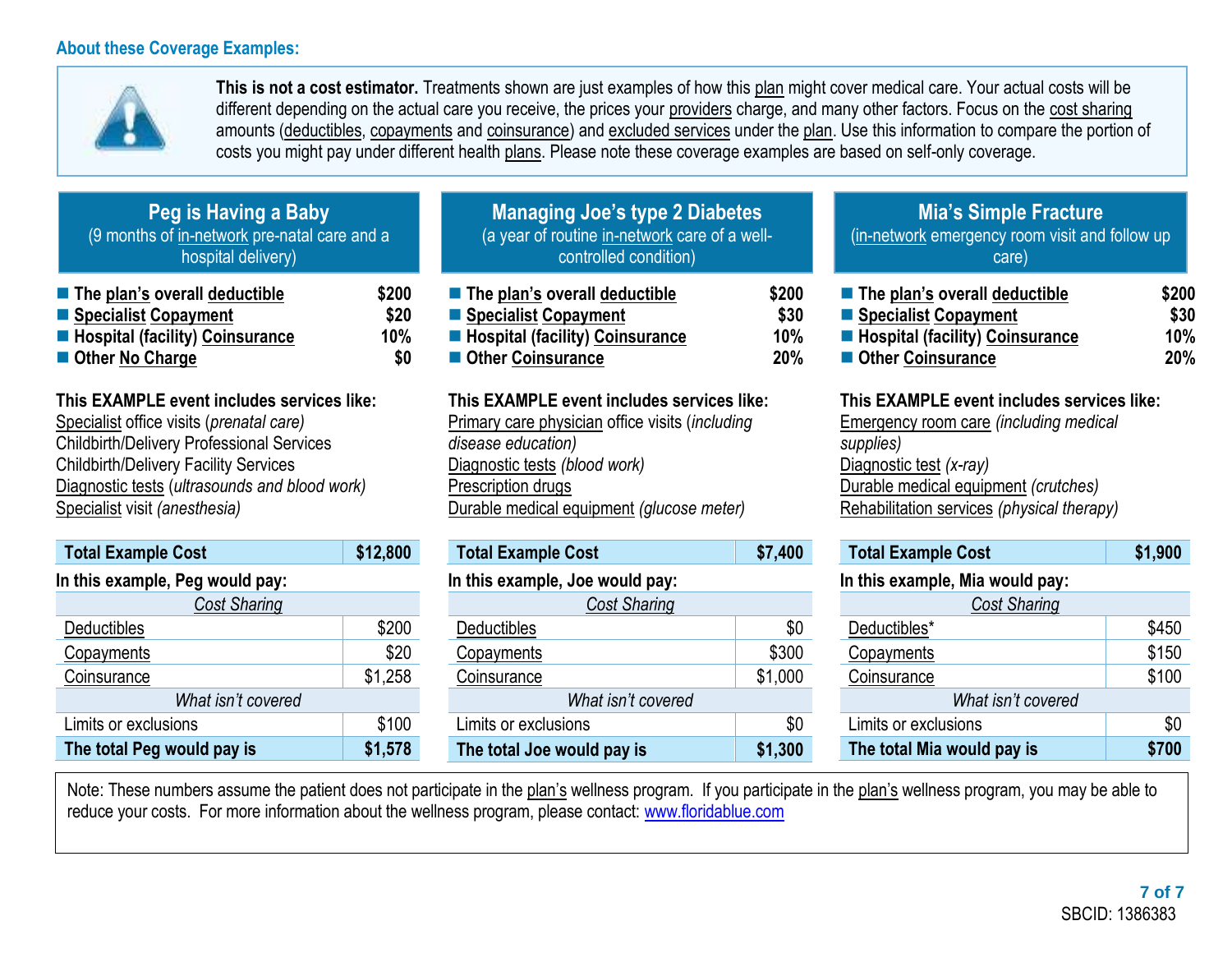# Nondiscrimination and Accessibility Notice (ACA §1557)

Florida Blue and Florida Blue HMO comply with applicable Federal civil rights laws and do not discriminate on the basis of race, color, national origin, age, disability, or sex. Florida Blue and Florida Blue HMO comply with applicable Federal civil rights laws and do not discriminate on the basis of race, color, national origin, age, disability, or sex. Florida Blue and Florida Blue HMO does not exclude people or treat them differently because of race, color, national origin, age, disability, or sex.

Florida Blue and Florida Blue HMO:

- Provides free aids and services to people with disabilities to communicate effectively with us, such as:
	- o Qualified sign language interpreters
	- o Written information in other formats (large print, audio, accessible electronic formats, other formats)
	- o Provides free language services to people whose primary language is not English, such as:
		- Qualified interpreters
		- **■** Information written in other languages

If you need these services, contact 1-800-664-5295.

If you believe that Florida Blue and Florida Blue HMO has failed to provide these services or discriminated in another way on the basis of race, color, national origin, age, disability, or sex, you can file a grievance with: Senior Manager of Business Ethics at 4800 Deerwood Campus Parkway, DC1-7, Jacksonville, FL 32246, by phone at 1-800-477-3736 X56300 (TTY:1-800-955-8770), by fax at 904-357-8203, or email compass@floridablue.com.

You can file a grievance in person or by mail, fax, or email. If you need help filing a grievance, our Senior Manager of Business Ethics is available to help you.

You can also file a civil rights complaint with the U.S. Department of Health and Human Services, Office for Civil Rights electronically through the Office for Civil Rights Complaint Portal, available at *https://ocrportal.hhs.gov/ocr/portal/lobby.jsf,* or by mail or phone at:

U.S. Department of Health and Human Services, 200 Independence Avenue SW. Room 509F, HHH Building Washington, DC 20201 1–800–368–1019, 800–537–7697 (TDD).

Complaint forms are available at *http://www.hhs.gov/ocr/office/file/index.html.*

Health insurance is offered by Florida Blue. HMO coverage is offered by Florida Blue HMO, an affiliate of Florida Blue. Dental insurance is offered by Florida Combined Life Insurance Company, Inc., an affiliate of Blue Cross and Blue Shield of Florida, Inc. These companies are Independent Licensees of the Blue Cross and Blue Shield Association.